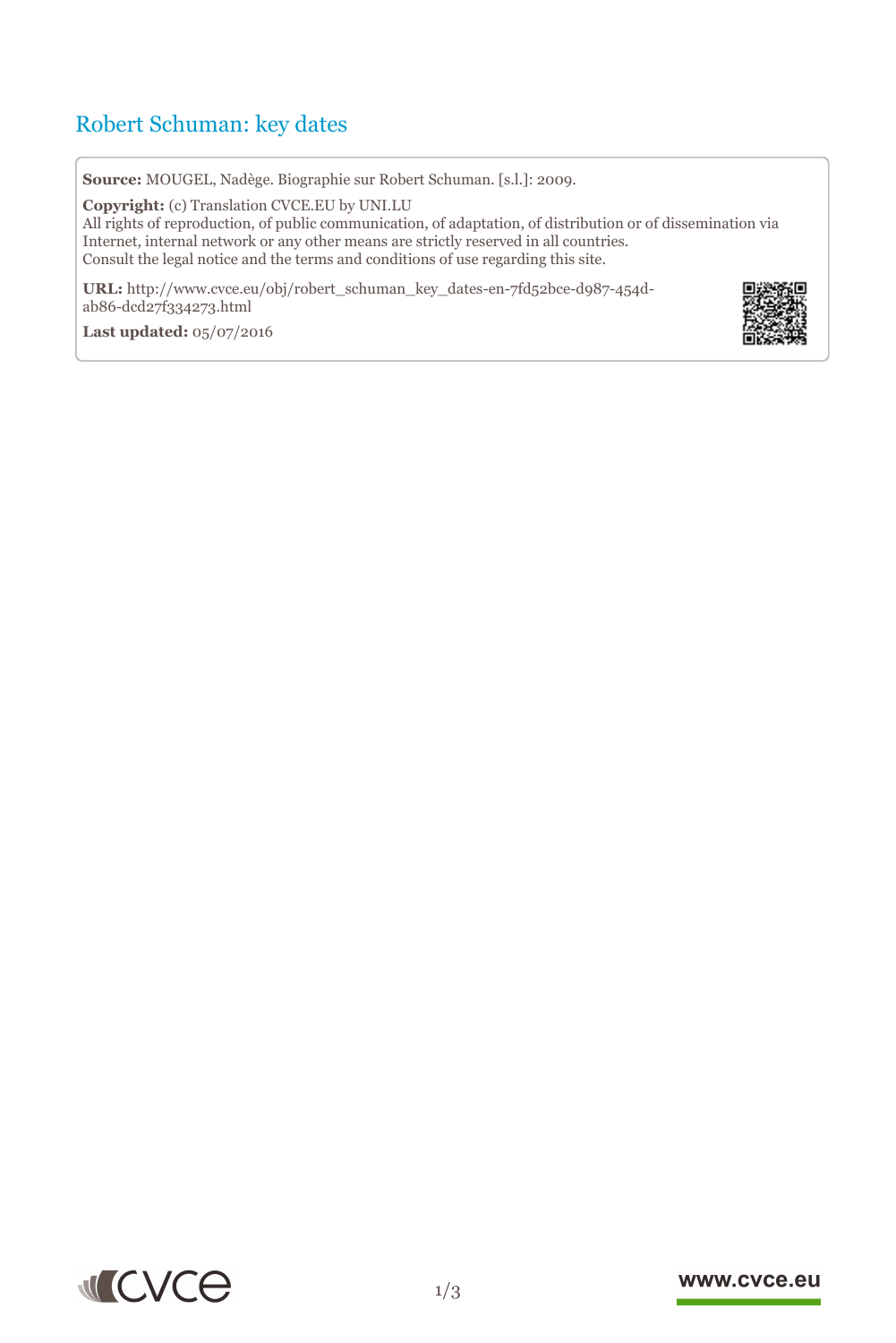# **Robert Schuman: key dates**

#### **29 June 1886**

Born in Clausen, a district of Luxembourg City

#### **1896–1903**

Attended secondary school at the Athénée de Luxembourg

#### **1900**

Father, Jean-Pierre Schuman, dies

#### **1904**

Obtains Abitur (school-leaving certificate) at the Lycée Impérial de Metz

# **1904–1910**

Studies law at the Universities of Bonn, Munich, Berlin and Strasbourg

# **1911**

Mother, née Eugénie Duren, dies

# **1912**

Takes final exam at Strasbourg, opens a law firm in Metz

#### **1914–1918**

Called up to serve in an auxiliary branch of the German army in Metz, then seconded to the civil service in Boulay, in the Moselle *département*

#### **1919**

Elected MP for Moselle

#### **1920**

Appointed to the Alsace-Lorraine Consultative Council in Strasbourg

#### **1924**

Re-elected MP for Moselle

#### **1928–1940**

Elected MP for the Thionville East constituency

#### **1929–1939**

Member of the Finance Committee of the Chamber of Deputies

#### **1936**

Elected as General Councillor for the Cattenom local authority

#### **1940**

Appointed Under-Secretary for Refugee Affairs in the Reynaud and Pétain governments (March to July)

#### **1940–1944**

Arrested by the Gestapo in Metz; confined to house arrest in Neustadt, Germany. Escapes from Neustadt and goes underground

**1945–1962** Elected MP for Moselle



# www.cvce.eu